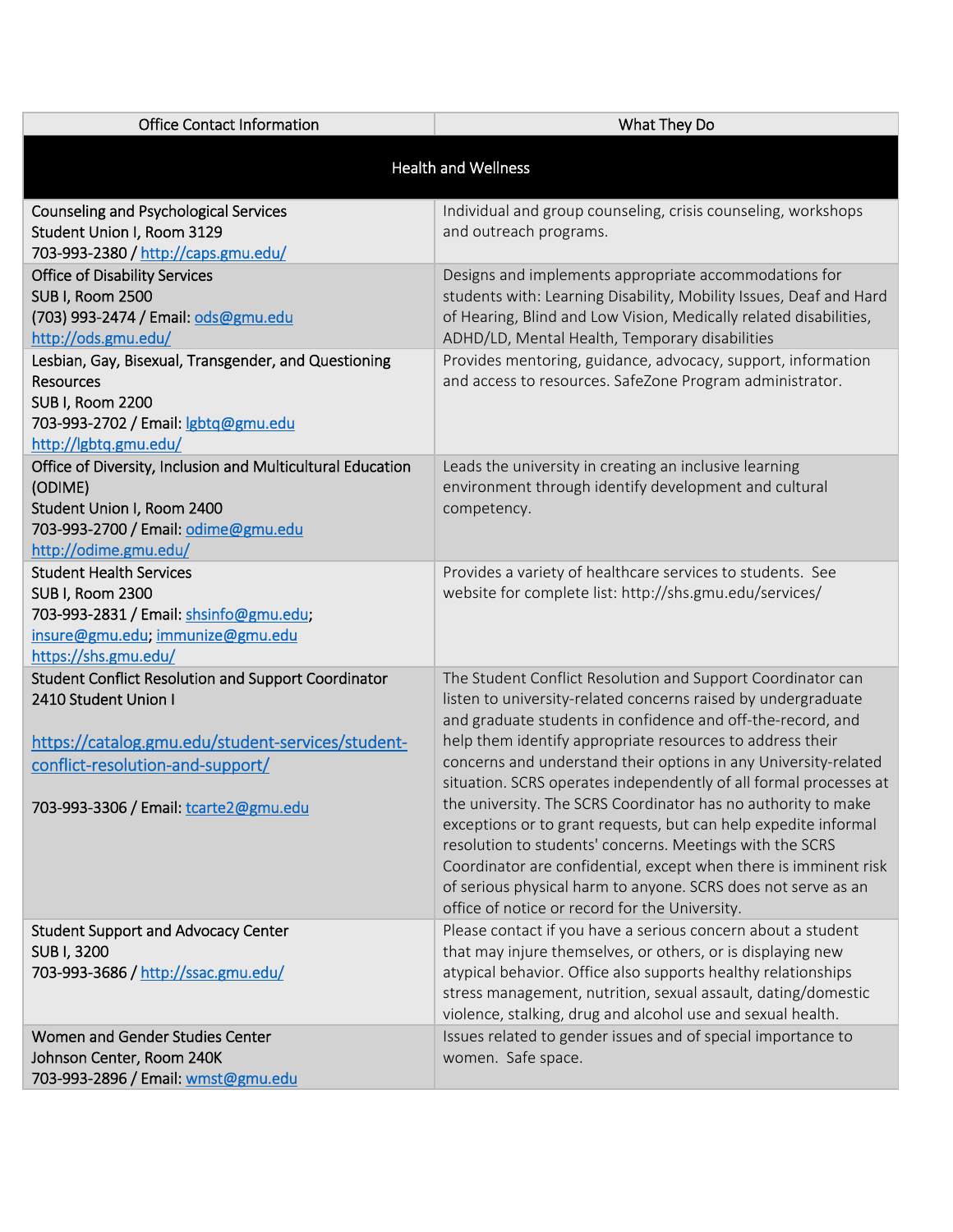| The Hub, Room 3108                                      | students with general nutrition and wellness, healthy eating and   |
|---------------------------------------------------------|--------------------------------------------------------------------|
| 703-993-3283 / Email: mbrown74@gmu.edu                  | meal planning as well as sports nutrition.                         |
|                                                         |                                                                    |
|                                                         | Academic Support                                                   |
| <b>Office for Academic Integrity</b>                    | Deals with Honor Code Violations.                                  |
| SUB I, Room 4100                                        |                                                                    |
| 703-993-6209 / http://oai.gmu.edu/                      |                                                                    |
| Center for Academic Advising, Retention and Transitions | Provides academic advising to undergraduate Exploratory            |
| (CAART)                                                 | students (i.e., undeclared, considering a change of major, or      |
| SUB I, Room 3600                                        | terminated from their previous major/college/school),              |
| 703-993-2470                                            | undergraduate Non-degree, and guest matriculate students.          |
| http://advising.gmu.edu/                                | Health Professions advising is housed within CAART.                |
| <b>Education Advising</b>                               | For all students interested in becoming a licensed teacher.        |
| Kerri Marianos / Email: preteach@gmu.edu                | Learn about endorsement courses, requirements for licensure,       |
| https://cehd.gmu.edu/UGTeach                            | accelerated master's opportunities.                                |
| <b>Learning Resource Center</b>                         | Provides tutoring (appointments required) and learning             |
| Mason Global Center, Room 1305                          | opportunities for non-native English speakers who need help        |
| M-F, 10:00 - 5:30 pm                                    | with their language skills. Small library with computers, printer, |
| Create an account on https://intomason.mywconline.com   | study area, and reference materials is available Monday - Friday,  |
| to schedule tutoring.                                   | $10:00$ am $-5:30$ pm.                                             |
| <b>Learning Services</b>                                | Help with study skills, tutoring, goal setting, motivation, test   |
| SUB I, Room 3129<br>703-993-2999                        | anxiety, organization, time management, concentration and          |
| http://caps.gmu.edu/learning-services/                  | more.                                                              |
| <b>Math Tutoring Center</b>                             | Free Tutoring for FR/SO math courses (up to Math 290).             |
| Johnson Center, Room 344                                |                                                                    |
| 703-993-1483                                            |                                                                    |
| http://math.gmu.edu/tutorcenter.htm                     |                                                                    |
| Modern and Classical Languages                          | Students who need to test out of a foreign language or need to     |
| 703-993-1220 / Email: language@gmu.edu                  | take a placement exam can find all of the information needed       |
| http://mcl.gmu.edu/                                     | here: http://mcl.gmu.edu/placement-testing                         |
| <b>Pre-Law Advising</b>                                 | Students will get information regarding the application and        |
| http://schar.gmu.edu/current-students/undergraduates-   | admissions procedures for law school.                              |
| advising/pre-law-advising/                              |                                                                    |
| <b>Health Professions/Pre Med Advising</b>              | Prehealth.gmu.edu is the main source of online information for     |
| 3500 SUB I / 703-993-2477                               | any student considering careers in medicine, dentistry, podiatry,  |
| Jane Rockwood / Email: jrockwo1@gmu.edu                 | optometry, veterinary science, allied health, pharmacy school,     |
| http://prehealth.gmu.edu/                               | PA school, occupational therapy, or physical therapy.              |
| <b>Writing Center</b>                                   | Writing help, tutors, ESL specialists, writing workshops.          |
| Multiple Locations-see website for more info.           |                                                                    |
| http://writingcenter.gmu.edu/index.php                  |                                                                    |
|                                                         |                                                                    |

Full-time Registered Dietician on staff at Mason Dining to assist

Mary Brown, Resident Dietician (Mason Dining)

Admissions and International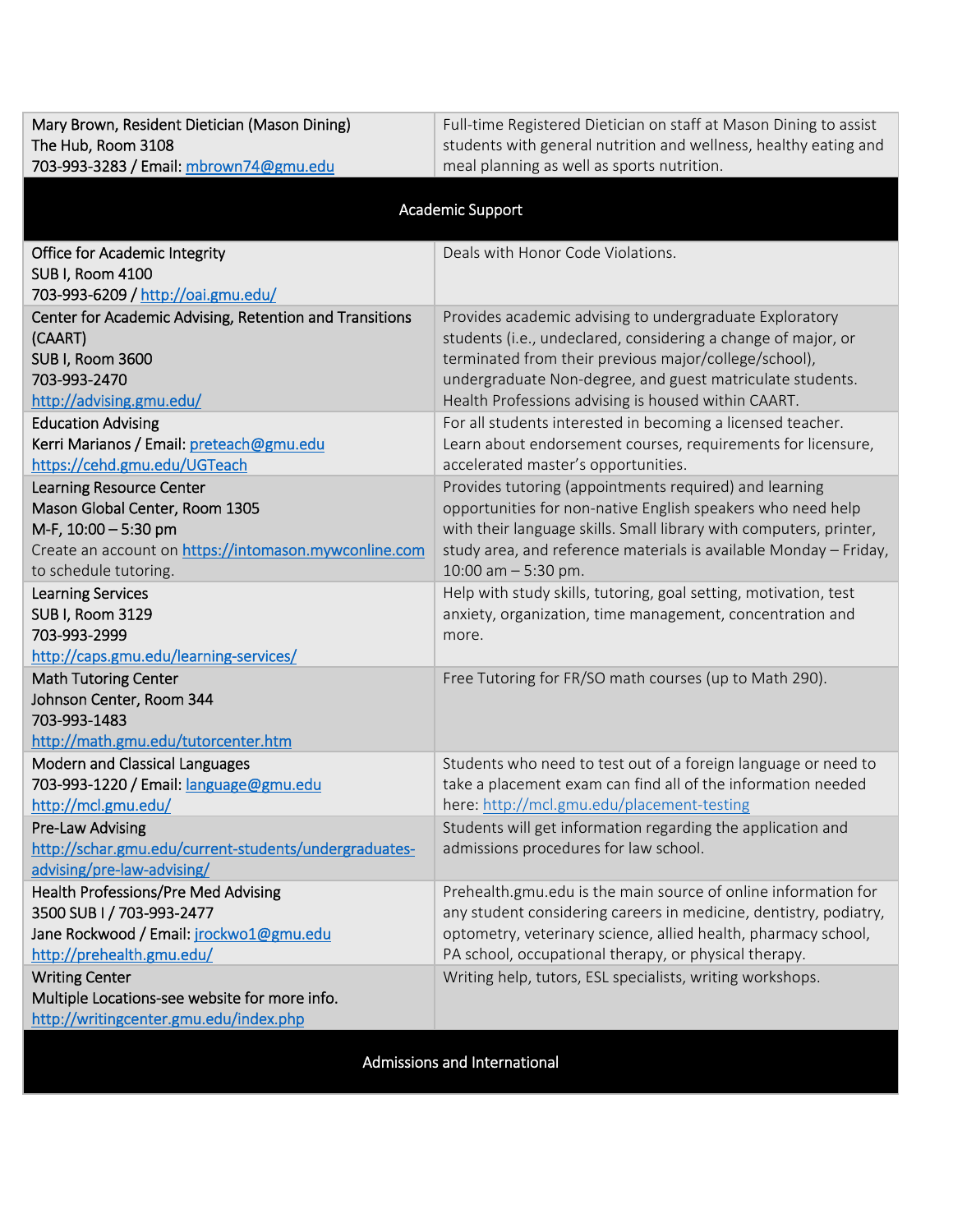| <b>Admissions</b><br>Johnson Center, Room 213                                   | Admissions information, H.S. transcript inquiries, incoming<br>student credit evaluations. Also see "Enrollment Central" for             |  |
|---------------------------------------------------------------------------------|------------------------------------------------------------------------------------------------------------------------------------------|--|
| 703-993-2400 / http://admissions.gmu.edu/                                       | transfer students.                                                                                                                       |  |
| <b>Enrollment Central-Transfer Admissions</b>                                   | Questions about how courses were evaluated/transferred in,                                                                               |  |
| SUB I, Lower Level / http://masonec.gmu.edu/                                    | Guaranteed Admissions Agreement, transfer admissions issues.                                                                             |  |
| <b>Office of Student Financial Aid</b>                                          | Questions about the FAFSA, scholarships, and aid disbursements.                                                                          |  |
| SUB I, Lower Level / 703-993-2353                                               | Students have a financial aid counselor assigned to them                                                                                 |  |
| http://financialaid.gmu.edu/                                                    | http://financialaid.gmu.edu/contact-us/                                                                                                  |  |
| Office of International Programs & Services (OIPS)                              | Supports all international students from admission to graduation                                                                         |  |
| oips@gmu.edu / (703) 993-2970                                                   | with all aspects of campus life.                                                                                                         |  |
| SUB I Addition, Suite 4300                                                      |                                                                                                                                          |  |
| http://oips.gmu.edu/                                                            |                                                                                                                                          |  |
| Orientation and Family Programs and Services                                    | Orientation, new student and family services.                                                                                            |  |
| The Hub, Room 2500                                                              |                                                                                                                                          |  |
| 703-993-2475 / orient@gmu.edu or families@gmu.edu                               |                                                                                                                                          |  |
| http://orientation.gmu.edu/                                                     |                                                                                                                                          |  |
| <b>Enrichment and Support</b>                                                   |                                                                                                                                          |  |
|                                                                                 |                                                                                                                                          |  |
| <b>Career Services</b>                                                          | Career/Major Exploration, Job and Internship search, Graduate                                                                            |  |
| SUB I, Room 3400                                                                | School preparation.                                                                                                                      |  |
| 703-993-2361 / http://careers.gmu.edu/                                          |                                                                                                                                          |  |
| Global Education Office (formerly Mason Study Abroad)                           | Study Abroad program information. Scholarship information for                                                                            |  |
| Johnson Center, Room 235                                                        | studying abroad.                                                                                                                         |  |
| 703-993-2154/ Email: goabroad@gmu.edu                                           |                                                                                                                                          |  |
| http://studyabroad.gmu.edu/                                                     |                                                                                                                                          |  |
| Office of Student Scholarship, Creative Activities, and                         | Supports students who are interested in doing a scholarly,                                                                               |  |
| Research (OSCAR)                                                                | creative, or research project with a faculty mentor. OSCAR helps                                                                         |  |
| Johnson Center, Room 228                                                        | students find a mentor, fund their project, write a presentation,                                                                        |  |
| 703-993-379 / Email: oscar@gmu.edu                                              | travel to present the results of their project or take a research                                                                        |  |
| https://oscar.gmu.edu                                                           | course.                                                                                                                                  |  |
| Housing and Residence Life                                                      | On-Campus Housing Services and community enrichment                                                                                      |  |
| 703-993-2720 / Email: housing@gmu.edu                                           | programming.                                                                                                                             |  |
| http://housing.gmu.edu/                                                         |                                                                                                                                          |  |
| Leadership Education and Development Office (LEAD)                              | Leadership Programming to help students develop their own                                                                                |  |
| The Hub, Room 2400                                                              | leadership skills.                                                                                                                       |  |
| 703-993-4186 / http://lead.gmu.edu/                                             |                                                                                                                                          |  |
| <b>Office of Military Services</b><br>Sub I, Room 1510 (near Mason Card office) | Provides services for all student veterans including advising on<br>benefits, GI Bill, Tuition Assistance, processes for using benefits, |  |
|                                                                                 | verification of enrollment, career resources, and veteran                                                                                |  |
| 703-993-1316 / Email: military@gmu.edu<br>http://military.gmu.edu/              | orientations.                                                                                                                            |  |
|                                                                                 | Services and programs for students living off-campus including                                                                           |  |
| <b>Off-Campus Programs and Services</b><br>The Hub, Room 1014A                  | housing and transportation information.                                                                                                  |  |
| 703-993-6563 / Email: offcamp1@gmu.edu                                          |                                                                                                                                          |  |
| http://offcampus.gmu.edu/                                                       |                                                                                                                                          |  |
| Social Action & Integrative Learning                                            | Provides civic, community engagement and experiential learning                                                                           |  |
| Enterprise Hall, Room 442                                                       | opportunities for Mason students, faculty, staff and community                                                                           |  |
|                                                                                 |                                                                                                                                          |  |